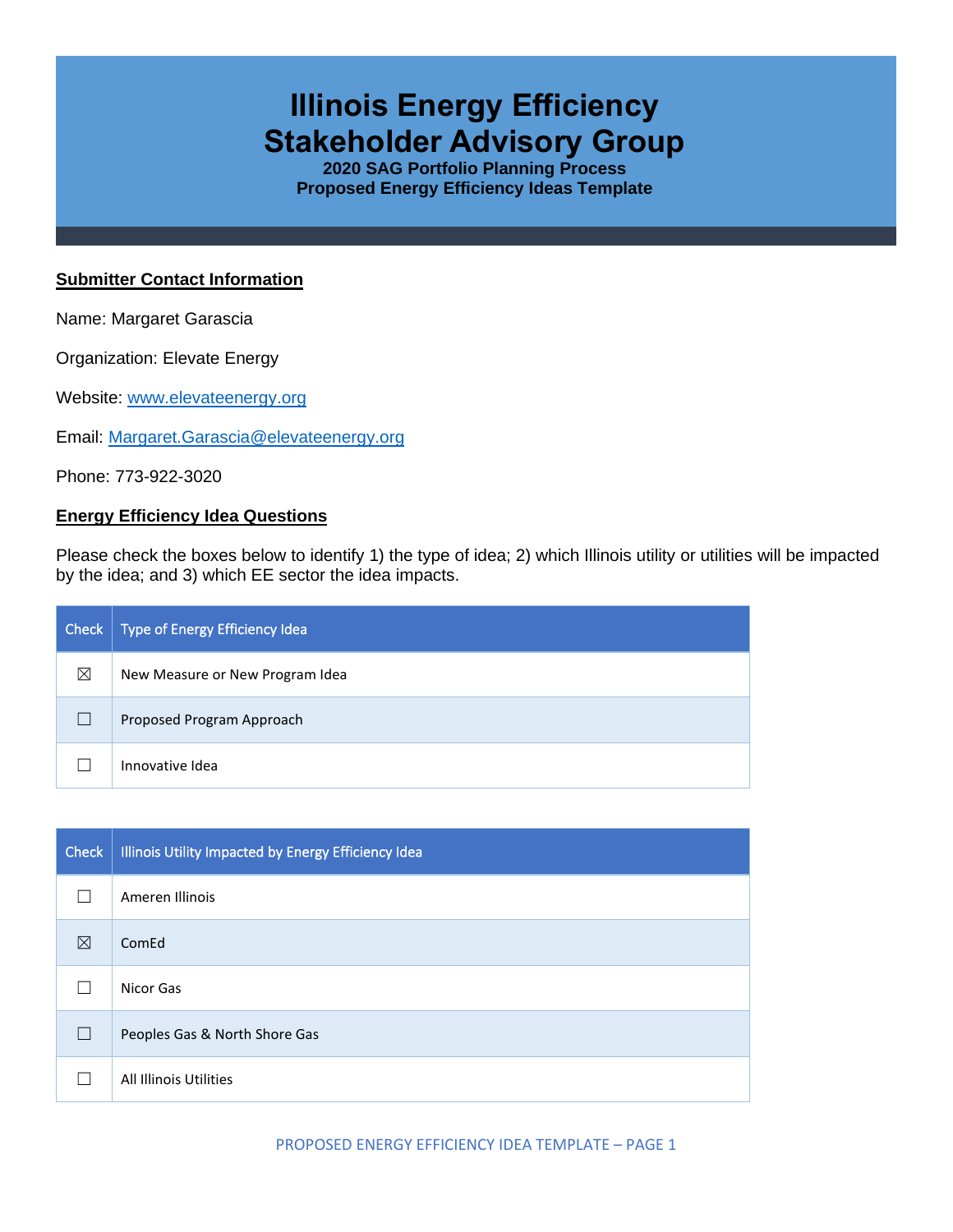| <b>Check</b> | <b>Energy Efficiency Sector Targeted by Energy Efficiency Idea</b>           |  |  |
|--------------|------------------------------------------------------------------------------|--|--|
|              | Residential Customers – Single Family (non-income qualified/income eligible) |  |  |
|              | Residential Customers - Multifamily (non-income qualified/income eligible)   |  |  |
|              | Residential Customers – Single Family Income Qualified/Income Eligible       |  |  |
|              | Residential Customers - Multifamily Income Qualified/Income Eligible         |  |  |
|              | Small Business Customers (commercial & industrial sector)                    |  |  |
|              | Medium/Large Business Customers (commercial & industrial sector)             |  |  |
| ⊠            | Other (research & development, emerging technologies, market transformation) |  |  |

## **Additional Questions**

1. **Description of Idea:** Describe the proposed idea, including the purpose of the suggested idea and rationale. Describe whether this is an idea that could be implemented in an existing EE program, or whether the idea involves establishing a new measure or program. Please indicate whether additional research may be required before implementation.

*Questions to consider: What issue will this proposed change resolve? Will the proposed change increase participation and result in increased energy savings? Will this reduce costs? Will this increase customer satisfaction? Will this help achieve statutory goals? Will this help increase program penetration?* 

Elevate Energy proposes an R&D pilot program to conduct whole-building electric modernization and weatherization retrofits for rural income-qualified electric customers currently using electric resistance, propane, or firewood for heat and hot water. The pilot will seek to install up to 50 integrated space and water heating integrated heat pump systems (systems that capture waste heat from space cooling in the summer for utilization as domestic hot water). This technology is common for ground source heat pumps but newly developing in air source applications. The pilot will focus on rural low-income customers as they stand to benefit the most from building comfort upgrades.

An initial community has been identified in the Village of Hopkins Park and the surrounding Pembroke Township, in Kankakee County, in ComEd's service territory. Hopkins Park is a very low-income rural community without natural gas service; heat is provided by electric resistance, propane, and firewood. Per [2010 census data](https://archive.vn/20200212201352/http:/factfinder.census.gov/bkmk/table/1.0/en/DEC/10_SF1/GCTPH1.CY10/0500000US17091) the population of Pembroke Township was 2,140, with 1,062 housing units; Hopkins Park pop 603, with 290 housing units. The density is rural: 20 housing units per square mile in the township, and 77 in Hopkins Park. Hopkins Park itself is thus spread over about 4 square miles. Hopkins Park is majority African American. [2018 census updates](https://www.census.gov/search-results.html?q=Hopkins+Park+village%2C+IL&page=1&stateGeo=none&searchtype=web&cssp=Typeahead) indicate median property values of \$47,000 and average household income of \$18,500.

By replacing electric resistance, propane, and firewood as primary heating sources, the pilot program would:

- reduce total energy costs for electric customers;
- reduce site energy consumption;
- develop superior alternatives to a [proposed \\$8.2 million gas pipeline expansion project,](https://www.daily-journal.com/news/local/talks-continue-in-bringing-natural-gas-to-pembroke-township/article_f996f48a-3263-11ea-b58f-0f3005cbc02f.html) as well as additional in-home gas conversion costs;

PROPOSED ENERGY EFFICIENCY IDEA TEMPLATE – PAGE 2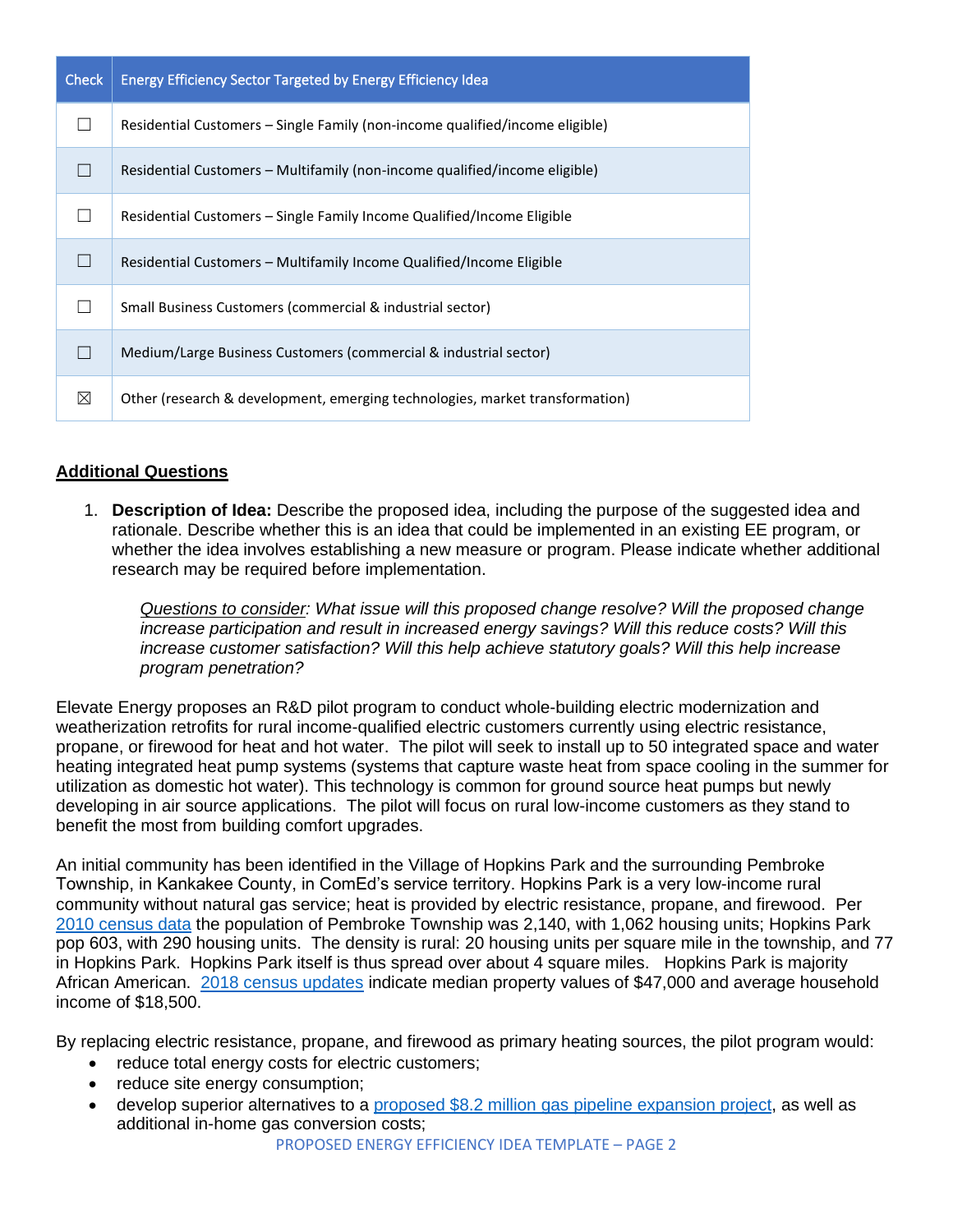- reduce health and safety risks of current heating methods;
- improve building comfort by improving air sealing and cooling;
- improve customer satisfaction; and
- position the community in the vanguard of climate action and carbon responsibility.

To the extent residents are not already using efficient heat pump technology, the pilot would position the community to leapfrog gas infrastructure investments and begin transitioning directly to low carbon intensity heating methods. The pilot would complement existing climate policy in Illinois—see, for example Governor Pritzker's [Executive Order](https://www2.illinois.gov/epa/topics/climate/Pages/default.aspx) committing Illinois to the goals of the Paris Climate Accord. Conversion to heat pumps, if properly measured and evaluated against propane, electric resistance, and potential gas pipeline expansion costs, will provide high savings potential for Pembroke and potentially additional rural low-income communities across Illinois.

The recommended pilot would include:

- weatherization or comprehensive building envelope air sealing and insulation improvements as appropriate to housing stock;
- electrification of the heating systems via ducted or mini-split air-source heat pumps;
- electrification of the domestic hot water systems via a heat pump water heaters;
- electrification of the cooking systems in-unit;
- upgrades to the electrical panel (if necessary);
- workforce training for contractors unfamiliar with electrification retrofits;
- incorporation of grid-enabled technology and ComEd's Hourly Pricing and Time of Use rates, as applicable.

This pilot would require new measures, or the reintroduction of previously phased-out measures. The TRM does not currently have a category for integrated space and water heating air source heat pumps. Additionally, ComEd recently removed incentives for heat pump water heaters due to low demand and does not provide incentives for stoves (either induction or resistance). Integrated air source heat pump program space and water heating incentive levels would require significant increases in order to succeed among income qualified residents.

The program would be implemented as a stand-alone pilot. The pilot would select two contractors, a single heat pump contractor and a single weatherization/building envelope contractor, to capture efficiencies of scale in procurement and installation and to develop best practices.

Subject to confirmation, approximately 30% of the housing stock is manufactured housing. Research and review of best practices in weatherization and envelope improvements in manufactured housing may be appropriate, however, at the proposed scale of 50 dwelling units, the pilot program can work around manufactured housing stock if necessary.

2. **Implementation:** How will this idea be delivered to the target market? Describe marketing strategies used to reach the target market and minimize market confusion.

An advantage of this project is the strong community identity in Pembroke, which will facilitate communication of the program offerings. Elevate will partner with local government officials, churches, and other community organizations to develop further contacts into the community. Further, the program goal of 50 homes is a very manageable scale in a small community of 1,000 homes.

3. **Background:** Describe where the idea originated from, including whether this idea has been successfully implemented in other jurisdictions. Provide specific background information that will help utilities and SAG participants understand the proposed idea.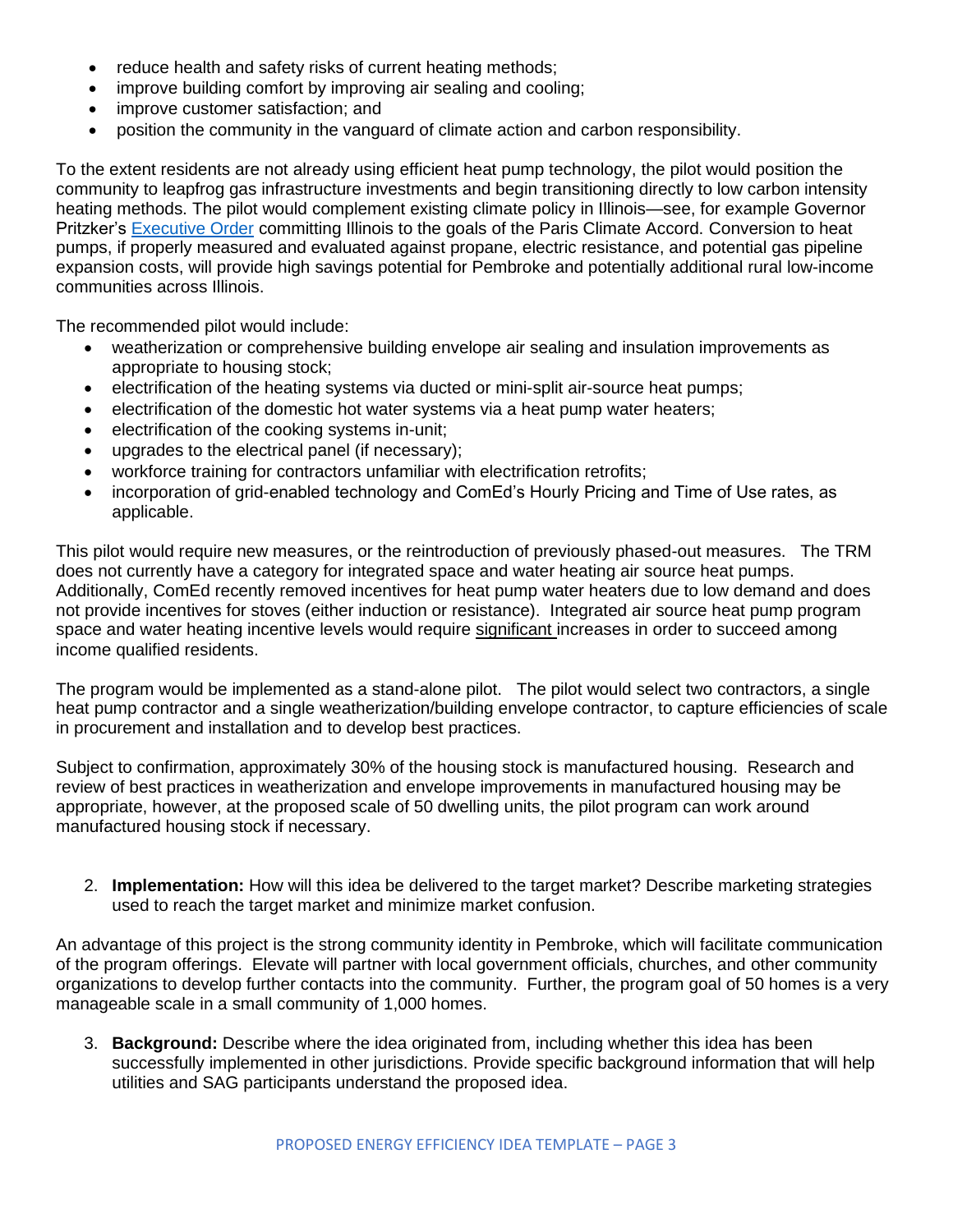*Questions to consider: In what jurisdiction has this idea been successfully implemented? Do you have information on eligible customers, participation achieved, and/or savings achieved? Do you have access to reports describing the successful idea / program approach?* 

The 2018 TRM includes the assumption that integrated space and water heating for ground-source heat pumps produces a 44% annual reduction in domestic hot water energy consumption as the systems capture waste heat from summer cool and utilize that heat for hot water. However, this technology is not widely developed for air source heat pumps even though there is no clear technical barrier. A pilot project to demonstrate a decent number of systems would allow OEMs the opportunity to further develop such systems in a cold climate.

In terms of choice of Pembroke, because of the extreme poverty and lack of economic development in the area, the community has attracted attention for many years, though major initiatives have failed to materialize, often because of the lack of local matching funds. The broad attention garnered by the pipeline proposal presents a strong opportunity to demonstrate a more cost-effective and carbon-conscious path.

The State of California has considerable experience with a similar situation, across 11 disadvantaged communities in the San Joaquin Valley.

In 2015, a California state law directed the PUC to investigate options to bring more affordable energy options to disadvantaged communities in the San Joaquin Valley. The region is low-income, with a large Hispanic population, centered in a highly productive agricultural area which, like Pembroke, lacks natural gas, and relies on propane and wood for heating. The CPUC selected 11 communities for pilot projects. There was very heavy community engagement, including CPUC-led workshops within each community. In the 11 communities, the result was 10 electrification projects and one natural gas extension project. The communities with electrification will receive efficiency and appliance upgrades fully paid for by the utilities. In some communities, community solar installations will be developed. The programs have been approved and utilities are in early stages of implementation.

Similar to Pembroke, the constraints on the ability of the low-income population in the San Joaquin Valley to finance upgrades was a major challenge. In California, the solution was implementation measures fully paid for by the utilities. The proposed gas pipeline expansion project in Pembroke, and related legislation (SB 3696) similarly envisions existing customers of Nicor providing enormous subsidies for the Pembroke customers. This electric modernization pilot would need to be creatively evaluated in a similar context, perhaps as emerging technologies for low income customers.

Further background:

An Op-Ed from [California PUC Commissioner Guzman Aceves describes](https://www.fresnobee.com/opinion/op-ed/article224270485.html) the results.

California PUC overview page:<https://www.cpuc.ca.gov/SanJoaquin/>

Full order from PUC approving the programs: <http://docs.cpuc.ca.gov/PublishedDocs/Published/G000/M252/K522/252522682.PDF>

4. **Idea Impact:** Provide additional information on the customer segment that will be targeted with the program idea, including how and why this idea will have a positive impact on customers participating in Illinois EE programs.

*Questions to consider: What level of impact will this idea have on current EE programs? How much additional market share do you estimate this change will impact?*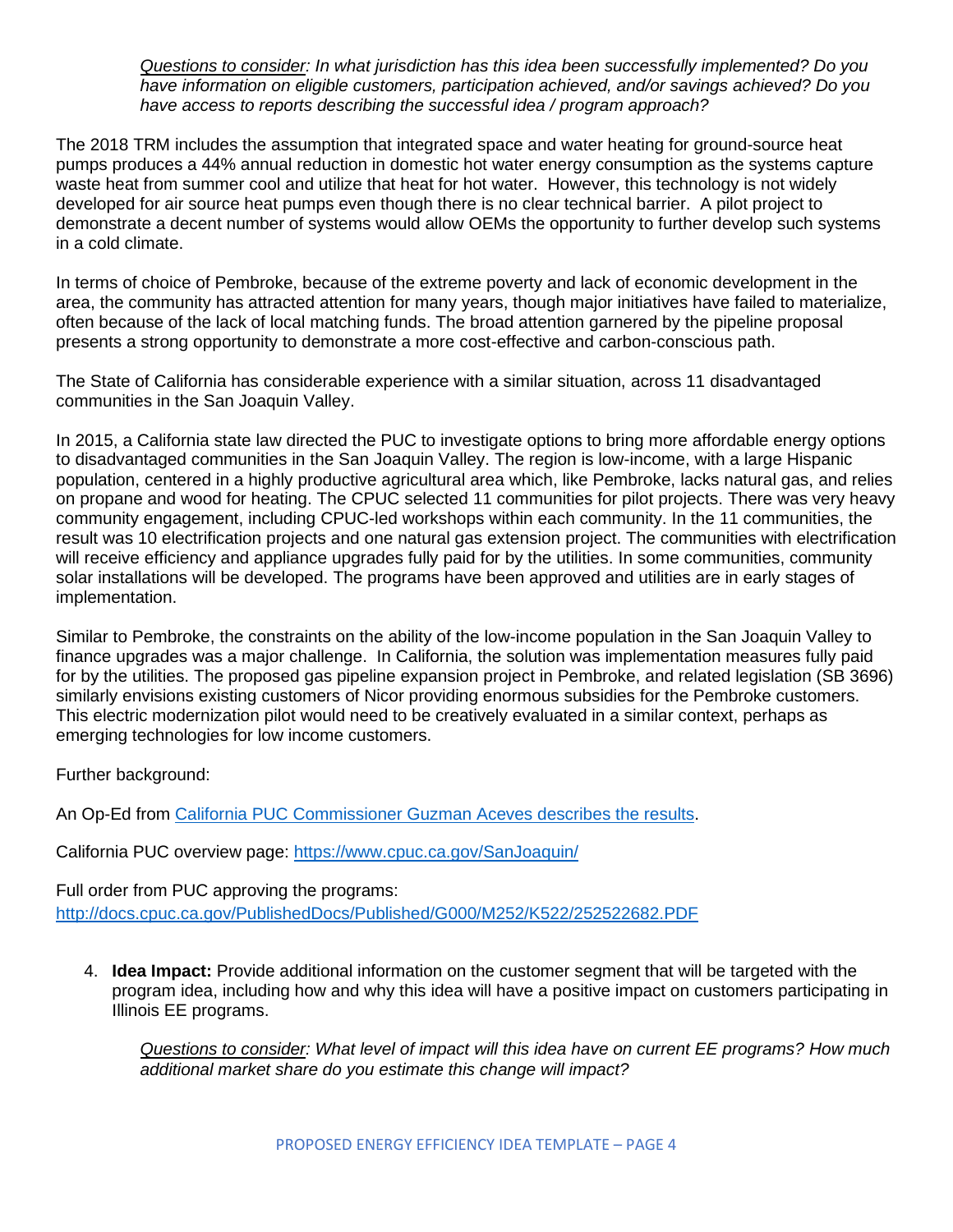The pilot program offers a strong opportunity to develop technology to avoid significant summertime heating load. Integrated space and water heating and cooling offers high potential adoption in new construction and renovation sectors as well. Developing air source heat pump products to offset 44% of annual residential domestic hot water through recovery of waste heat is clearly a large potential savings opportunity, particularly in light of anticipated future growth of the air source heat pump space heat market share.

Through choice of community, the pilot program is also a strong opportunity to provide rural, income-eligible, electric modernization benefits and a perhaps unique opportunity to do so while also addressing equity concerns for a rural African American population in the ComEd territory.

For a community with an average household income of \$18,500, the pilot program would:

- reduce total energy costs for electric customers;
- help develop methods that could ultimately save millions of dollars in gas infrastructure expansion costs, as well as additional in-home gas conversion costs;
- reduce health and safety risks of current heating methods;
- improve building comfort by improving air sealing and cooling; and
- improve customer satisfaction; and
- position the community in the vanguard of climate action and carbon responsibility.
- 5. **Duration:** Is this idea intended to be offered for the duration of the 4-year EE Plan or as a pilot measure or program?

We propose that this as a pilot program. The practicality of expansion across the rest of the community and to other rural low-income communities would be a key consideration during pilot evaluation.

6. **Estimated Budget:** Provide the total estimated budget for each program year (2022 – 2025).

The pilot preliminary estimated budget is below \$1 million for priority measures. See below for program detail. The program priorities are the improvement of air sealing and the deployment of heat pumps for space heating and hot water. Induction cooking will be evaluated as resources allow.

7. **Estimated Participation:** Provide participation totals for each program year (i.e. number of measures installed, number of customer participants, etc.)

Participation for induction cooking is assumed to be 20% of total participating units, and would be provided as a health and safety measure. Induction cooking includes cookware and induction range and convection oven. As noted above, induction cooking will be evaluated as resources allow.

| <b>Measure</b>                              | <b>Unit cost</b> | <b>Total Cost @ 50 Units</b> |
|---------------------------------------------|------------------|------------------------------|
| Air Source Heat Pump with desuperheater and | \$12,000         | \$600,000                    |
| additional storage tank                     |                  |                              |
| Heat Pump Water Heater                      | \$1,700          | \$85,000                     |
| Weatherization                              | \$4,000          | \$200,000                    |
| Electrical Upgrades, other health & safety  | \$1,500          | \$75,000                     |
| Induction Cooking-assume 10 of 50 units     | \$1,300          | \$13,000                     |
| <b>Total w/o Cooktops</b>                   | \$19,200         | \$960,000                    |
| Total with Cooktops-assume 10 of 50 units   | \$20,500         | \$973,000                    |

## **Sources**

PROPOSED ENERGY EFFICIENCY IDEA TEMPLATE – PAGE 5 If any sources will be useful to Illinois utilities in reviewing ideas, please either provide links within this template or send attachment(s) to the SAG Facilitator with the Energy Efficiency Idea submittal.